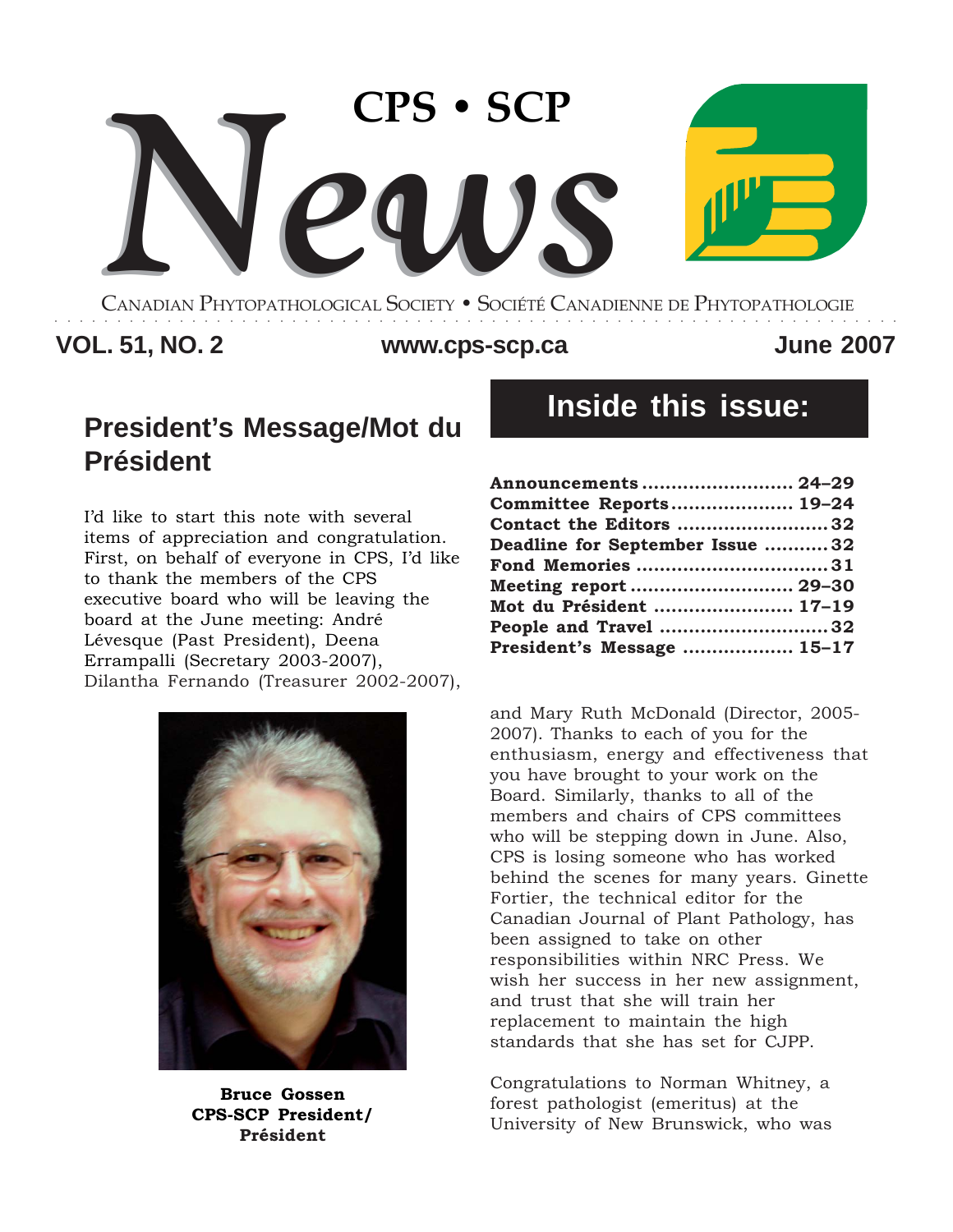awarded the Order of Canada in 2006 for contributions to his local community, contributions to interdisciplinary education at UNB, and for his achievements in plant pathology. Also, congratulations to Steve Haber, who was part of a group that received the 2006 Natural Science and Engineering Research Council Brockhouse prize for characterizing the structure of the protein component of the SARS (Severe Acute Respiratory Syndrome) virus. Our members are constantly being recognized. For example, Karen Bailey was recently nominated for a Woman of Distinction Award for Saskatoon in the category of Science, Education and Technology, and Sean Westerveld and Mary Ruth McDonald increased in 2007, expenditures were reduced wherever possible, and the membership will vote at the AGM on a motion to increase membership fees slightly in 2008. However, I anticipate that more action will be necessary in 2008 – you should expect increases in membership fees in coming years, implementation of fees for publishing articles in CPDS and PMRR, and other changes.

In addition to a motion at the AGM to increase membership fees, we will also be voting on changes to the Glen Anderson Lectureship (to provide more flexibility – the motion has already received support from the APS executive council) and the

were recognized for top papers in two scientific

*"I believe that identifying and making the effort to nominate deserving individuals is an important part of leadership within our science."*

structure of the Science Policy Committee (to increase effectiveness). These motions were

circulated in the March edition of CPS News – please read them in advance of the AGM.

The main activity for the CPS Board in 2006-2007 has been to assess and implement the new strategic plan. One area where action has been taken is to increase connections with other plant pathology societies. For example, the Committee on International Co-operation is gearing up to get involved on a wide range of issues (see report in March edition), the Glen Anderson Lectureship will be presented at the APS Centennial meeting in 2008, and CPS has sponsored two scholarships to assist pathologists from the third world attend the International Society for Plant Pathology meetings in Italy in 2008. Also, the CPS is involved (with APS) in planning a joint meeting of plant pathology societies from North and South America in a 'Meeting of the Americas' that is scheduled for 2010. Mark your calendars and start arranging

publications in 2006 (Can. J. Plant Sci., and the journals of the Amer. Soc. Hort. Sci.). It's always a pleasure to see deserving colleagues being recognized with awards like these. I believe that identifying and making the effort to nominate deserving individuals is an important part of leadership within our science. Thanks to everyone who nominated a colleague for a CPS award this year and congratulations to the winners, who will be announced at the AGM.

The Board has spent the past year struggling with the consequences of a large deficit in 2005. Although I haven't seen the final figures, I'm disappointed to report that there was another large deficit in 2006 (about \$40K). However, the cost of the special 75th anniversary edition of CJPP represents about half of this amount, so at least we are headed in the right direction. The Board has been working to reduce the deficit for the future; page charges for CJPP were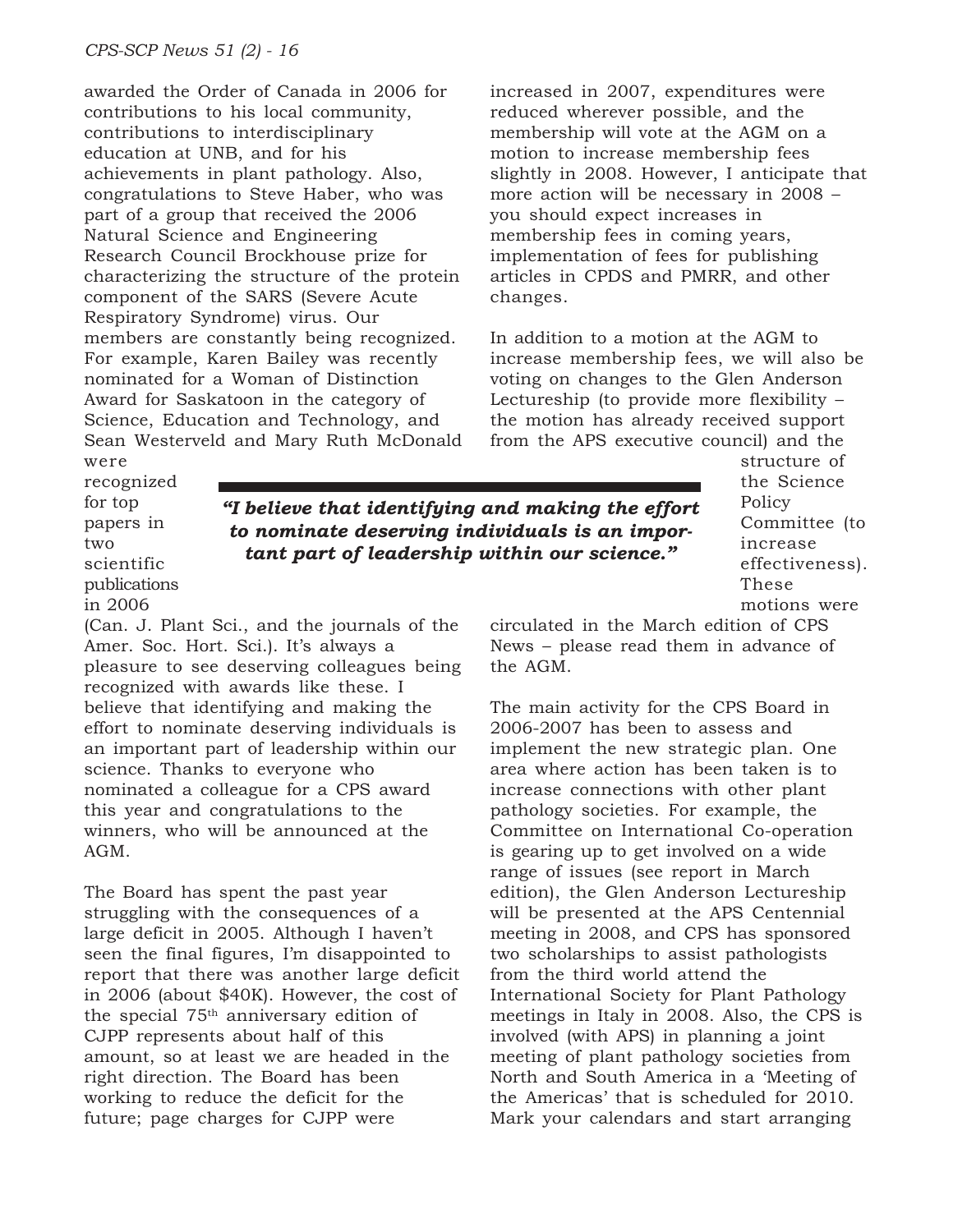your travel funds, because these three meetings (APS Centennial, ISPP, and Meeting of the Americas) represent great opportunities to expand international contacts and develop a greater understanding of plant pathology in an international setting.

Speaking of meetings, CPS is hosting Plant Canada 2007 in Saskatoon from June 10-14, 2007. There will be lots of opportunity for scientific exchange, with more than 300 presentations and symposia covering a wide range of topics and disciplines. In addition, the venue is great (a new facility in the heart of the city, close to the river), the food will be terrific, and even the trade show will be interesting and unusual. If you haven't already registered, it's not too late – do it now.

For those of you that haven't noticed, there has been a major addition to the CPS website in the last few months. We now host the Pest Management Research Report (the history is explained on the website). The Entomological Society of Canada has agreed to be a partner in maintaining and expanding the role of this publication. Other changes to the website are being examined, including opportunities for on-line registration and payments, job postings, upgraded facilities for regional groups, etc. Another major innovation was the launch of an ebulletin written for students, by students. The first edition was terrific, but the students who started this initiative (Alyson Prokop and Angela Orshins, U of G) can't do it by themselves. They are looking for student volunteers to participate in the project – bring your ideas and join in.

As usual, I'm writing this epistle early in the morning, sitting at home in my favourite chair with a good cup of coffee. This past year has gone by very quickly. More than anything, I have enjoyed the opportunity to attend the regional

meetings of CPS and to meet so many members for the first time. Thanks for your hospitality and friendship. Also, I'd like to extend a special note of thanks to the members of the CPS Board, whose hard work at every stage made this year successful and enjoyable. CPS is lucky to have such competent and enthusiastic leadership. See you all at Saskatoon in June.

J'aimerais commencer la présente note par plusieurs remerciements et félicitations. D'abord, au nom de tous les membres de la SCP, j'aimerais remercier les membres du Conseil de direction de la SCP qui le quitteront à la réunion de juin : André Lévesque (président sortant), Deena Errampalli (secrétaire, 2003 à 2007), Dilantha Fernando (trésorier, 2002 à 2007) et Mary Ruth McDonald (directrice, 2005 à 2007). Merci à chacun de vous pour l'enthousiasme, l'énergie et l'efficacité dont vous avez fait preuve dans votre travail au Conseil. De même, merci à tous les membres et aux présidents de comité de la SCP qui céderont leur place en juin. Aussi, la SCP perd quelqu'un qui a travaillé dans l'ombre durant de nombreuses années. Ginette Fortier, rédactrice technique pour la *Revue canadienne de phytopathologie*, assumera d'autres tâches aux Presses scientifiques du CNRC. Nous lui souhaitons du succès dans ses nouvelles fonctions; nous sommes certains qu'elle saura transmettre à son remplaçant les hauts standards de qualité qu'elle a mis en place pour le *CJPP*.

Félicitations à Norman Whitney, un phytopathologiste forestier (émérite) de l'Université du Nouveau-Brunswick, qui a été nommé membre de l'Ordre du Canada en 2006 pour son implication dans sa communauté, sa contribution à l'enseignement interdisciplinaire à l'UNB, et pour ses réalisations en phytopathologie. Félicitations aussi à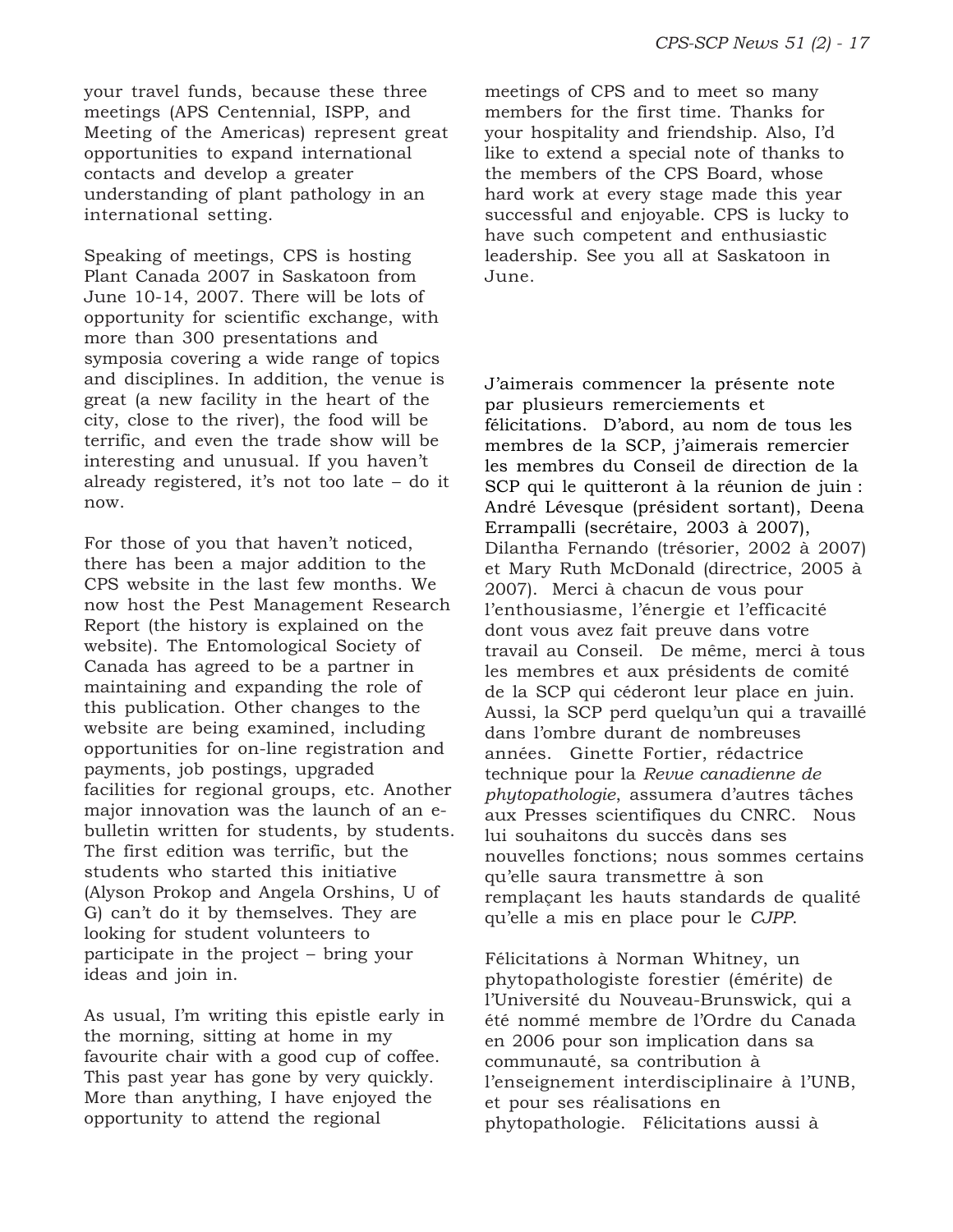Steve Haber, membre d'un groupe qui a reçu le prix Brockhouse 2006 du Conseil de recherches en sciences naturelles et en génie pour la caractérisation de la structure du constituant protéinique du virus du SRAS (syndrome respiratoire aigu sévère). Nos membres reçoivent régulièrement des distinctions. Par exemple, Karen Bailey a récemment reçu le prix Woman of Distinction pour Saskatoon dans la catégorie Sciences, Éducation et Technologie, et Sean Westerveld et Mary Ruth McDonald dont les écrits ont été reconnus meilleurs articles dans deux publications scientifiques en 2006 (*Can. J. Plant Sci.* et les revues de l'Amer. Soc. Hort. Sci.). C'est toujours agréable de voir des collègues méritants être reconnus par des augmentation des cotisations pour 2008. Cependant, je prévois que d'autres mesures seront nécessaires en 2008 – vous devrez vous attendre à des augmentations de cotisation dans les années à venir, à l'imposition de frais de publication au *CPDS* et au *PMRR*, et à d'autres changements.

En plus d'une proposition d'augmentation des cotisations qui sera présentée à l'AGA, nous serons appelés à voter sur des changements au Fonds de conférences Glen Anderson (pour plus de flexibilité – la proposition a déjà reçu l'aval du Conseil de direction de l'APS) et sur la structure du Comité de la politique scientifique (pour en améliorer l'efficacité). Ces propositions ont paru dans le numéro de mars du *CPS-*

prix comme ceux-là. Je crois qu'identifier et faire l'effort de proposer des personnes

*<<Je crois qu'identifier et faire l'effort de proposer des personnes méritantes est une composante importante du leadership dans notre discipline.>>*

*SCP News* – veuillez les consulter avant l'AGA.

En 2006- 2007, la principale

méritantes est une composante importante du leadership dans notre discipline. Merci à tous ceux qui ont proposé un collègue pour un prix de la SCP cette année et félicitations aux gagnants dont les noms seront dévoilés à l'AGA.

Le Conseil a passé la dernière année à se débattre avec les conséquences de l'important déficit de 2005. Quoique je n'ai pas vu les derniers chiffres, je suis déçu d'avoir à signaler un autre gros déficit pour 2006 (environ 40 K\$). Cependant, le coût de l'édition spéciale du CJPP à l'occasion du 75<sup>e</sup> Anniversaire représentant environ la moitié de ce montant, nous allons dans la bonne direction. Le Conseil a pris des mesures pour que le déficit soit réduit à l'avenir; les frais de page du *CJPP* ont été augmentés en 2007, les dépenses réduites là où c'était possible et les membres seront appelés à voter lors de l'AGA sur une proposition de légère

activité du Conseil de la SCP a été d'étudier et de mettre en place le nouveau plan stratégique. Il y a eu des actions de prises pour améliorer les interactions avec d'autres sociétés de phytopathologie. Des exemples : le Comité sur la coopération internationale se prépare à s'impliquer dans plusieurs dossiers (voir son rapport dans le numéro de mars), le Fonds de conférences Glen Anderson servira lors de la réunion du centenaire de l'APS en 2008, et la SCP finance deux bourses pour aider des phytopathologistes du tiersmonde à participer à la réunion de la Société internationale de phytopathologie (ISPP) qui se tiendra en Italie en 2008. De plus, la SCP est impliquée (avec l'APS) dans la préparation d'une réunion conjointe des sociétés de phytopathologie des Amériques du Nord et du Sud lors d'une « Rencontre des Amériques » prévue pour 2010. Inscrivez ces trois réunions (centenaire de l'APS, ISPP et Rencontre des Amériques) à vos agendas et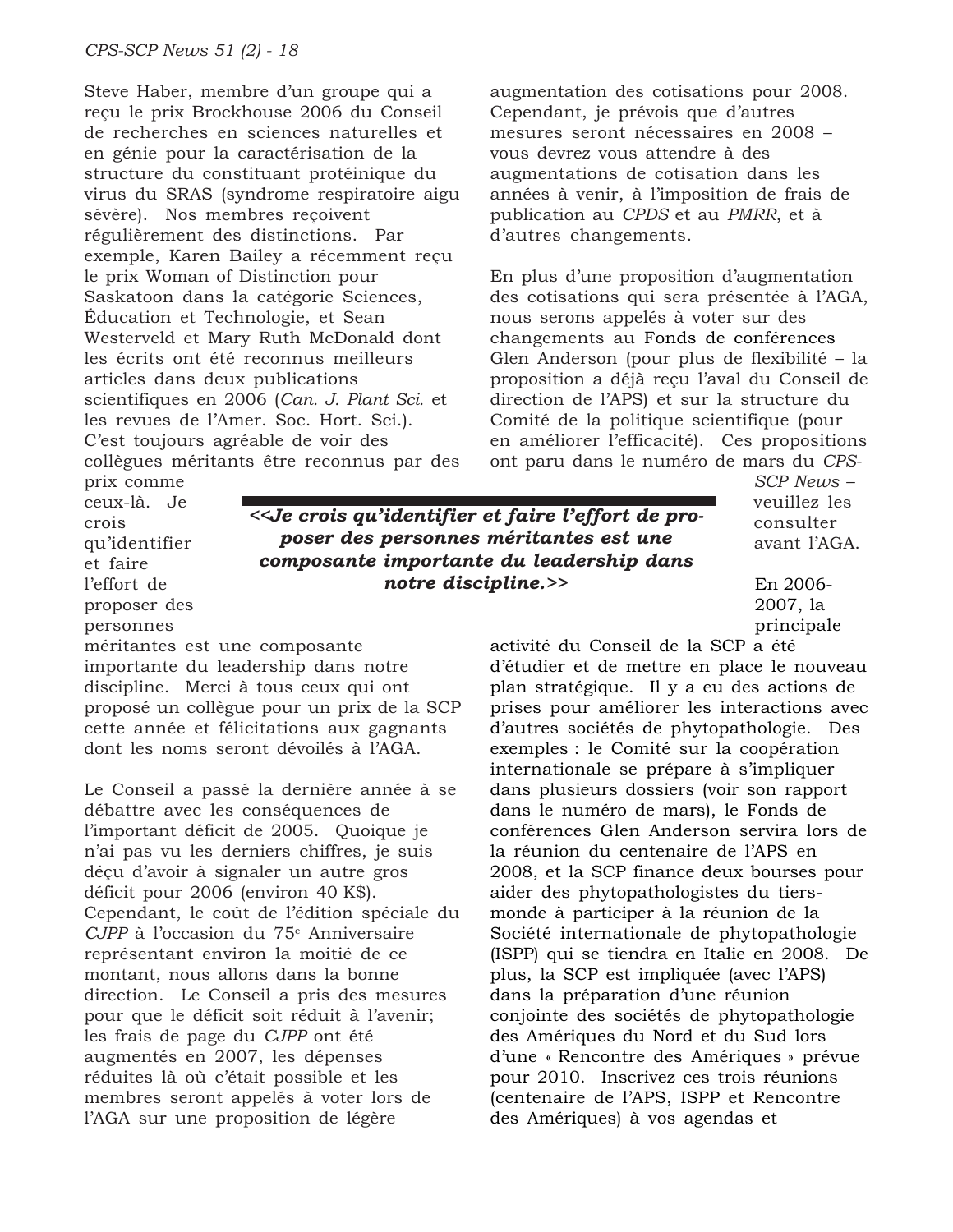commencez à mettre de l'argent de côté pour vos déplacements parce que ce sont des chances inespérées d'améliorer vos contacts internationaux et de développer une meilleure compréhension de la phytopathologie dans un contexte international.

En parlant de réunions, la SCP est l'hôte de Plant Canada 2007 du 10 au 14 juin à Saskatoon. Il y aura plein d'occasions d'échanges scientifiques avec plus de 300 présentations et des symposiums couvrant un vaste éventail de sujets et de disciplines. De plus, le site est grandiose (de nouvelles installations au cœur de la ville, près de la rivière), la nourriture sera fantastique et même l'exposition commerciale sera intéressante et inhabituelle. Si vous n'êtes pas encore inscrits, il n'est pas trop tard – faites-le maintenant.

Pour ceux qui ne l'auraient pas remarqué, il y a eu des ajouts substantiels au site Web de la SCP au cours des derniers mois. Nous hébergeons maintenant le *Pest Management Research Report* (on retrouve l'historique sur le site Web). La Société entomologique du Canada a accepté d'être partenaire dans le maintien et le développement de cette publication. D'autres changements au site Web sont présentement étudiés, y compris les inscriptions et les paiements en ligne, l'affichage d'emplois, des possibilités supplémentaires pour les groupes régionaux, etc. Une autre grande nouveauté a été le lancement d'un bulletin électronique pour les étudiants et par les étudiants. La première édition a été incroyable, mais les étudiants qui ont eu cette initiative (Alyson Prokop et Angela Orshins, U de G) ne peuvent tout faire seuls. Ils sont à la recherche de volontaires étudiants désireux de participer au projet – apportez vos idées et joignez-vous à cette équipe.

Comme d'habitude, j'écris cet épître tôt le matin, bien assis à la maison dans mon

fauteuil préféré et avec une bonne tasse de café. La dernière année est passée très vite. Plus que tout, j'ai apprécié la chance de participer aux réunions régionales de la SCP et de rencontrer beaucoup de membres pour la première fois. Merci de votre hospitalité et de votre amitié. Je veux aussi remercier tout particulièrement les membres du Conseil de la SCP dont le travail acharné et soutenu a fait que cette année a été agréable et couronnée de succès. La SCP est chanceuse d'avoir autant de compétence et d'enthousiasme dans sa direction. Au plaisir de se retrouver en juin à Saskatoon.

# **Committee and Other Reports**

### **REPORT OF THE NATIONAL CO-ORDINATOR, CANADIAN PLANT DISEASE SURVEY - DISEASE HIGHLIGHTS**

### **COMPTE RENDU DU COORDINATEUR NATIONAL, L'INVENTAIRE DES MALADIES DES PLANTES AU CANADA - APERÇU DES MALADIES**

Volume 87 of the Canadian Plant Disease Survey (CPDS), reporting mainly on disease highlights for 2006, was published in late March on the CPS website (www.cps-scp.ca/cpds). Fifty reports were published, with the issue filling 142 pages. The distribution among sections was: cereals (27 reports); oilseeds and special crops (13); diagnostic labs (5); vegetables (2); forages (1); fruits, nuts and berries, ornamentals and turfgrass (1); forest trees (1). Two reports were in French and 48 in English. In 2006 Dr. Tom Hsiang stepped down as section editor for fruits, nuts and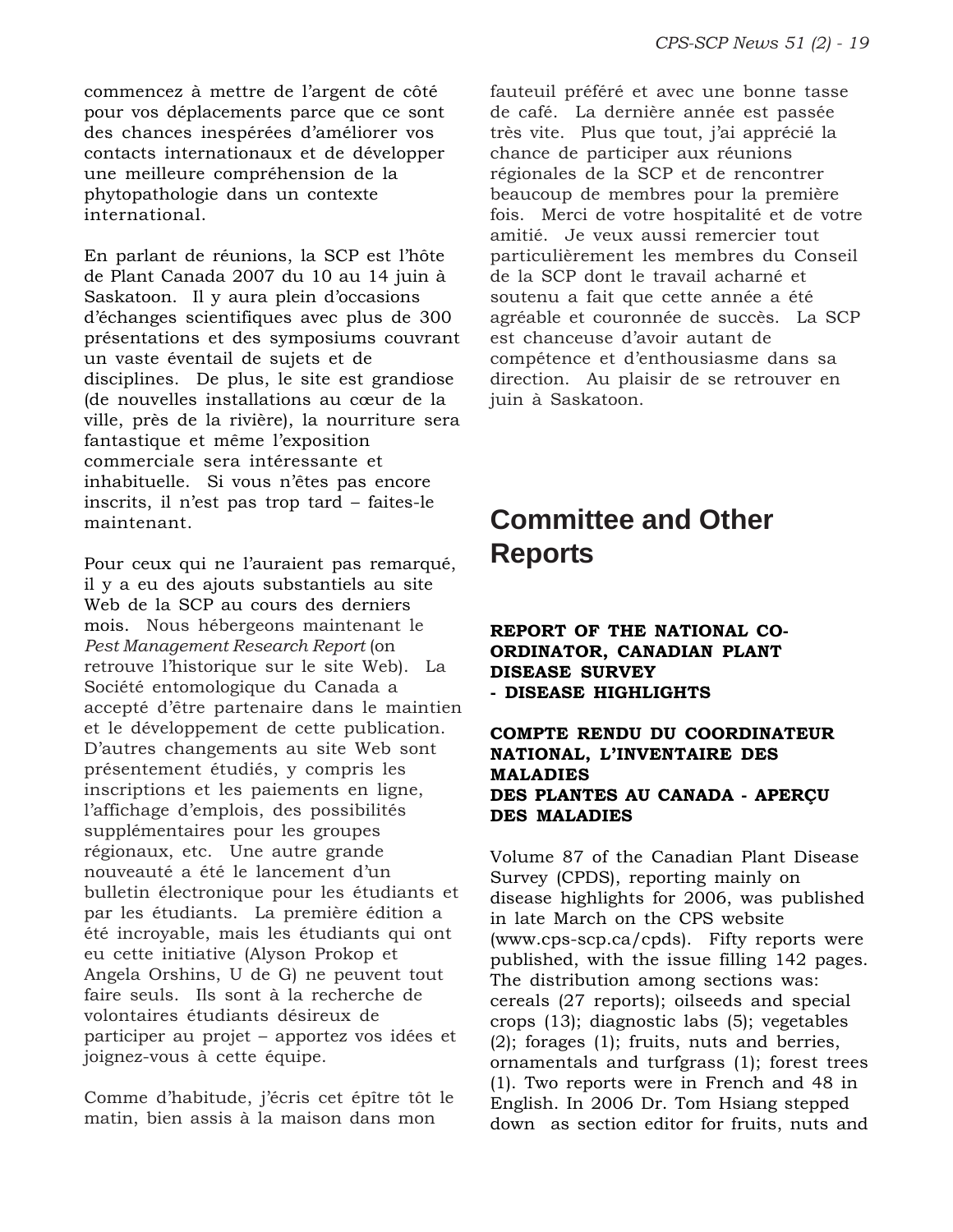berries, ornamentals and turfgrass, and was replaced by Dr. Paul Hildebrand, who moved over from the vegetables section. In turn he was replaced with Dr. Jill Thomson. Thanks to them and the other section editors (Marilyn Dykstra, Andy Tekauz, Bruce Gossen and Pierre DesRochers) as well Angie O'Shea (compiler) for their help in completing the job of publication.

This is the 11th year that CPDS has been published electronically and the fourth that it is the exclusive responsibility of CPS. As well as CPDS being web-based, an ever-decreasing number of copies is printed for libraries that prefer hard copy for archival purposes. As in previous years, CPDS is dominated by reports from the western provinces on cereals, oilseeds and special crops. Unfortunately it is difficult to attract more articles from other subject areas, especially from the east. CPS members are again reminded that even informal anecdotal reports are useful in documenting the occurrence of diseases in Canada. I welcome comments about the format, editing or publication of CPDS.

A project proposed in the first CPS 5-year strategic plan to create a searchable electronic index of CPDS is still in progress, spearheaded by Gayle Jesperson, with assistance from Lakhdar Lamari and me. Indexing all CPDS volumes from 1954 to 1996 according to title, host, disease and pathogen was completed in the last year. It is hoped that this searchable index will soon be published on the CPS website. Work is already underway to add to the index all the issues before and after this 43-year period. A separate project that was accomplished in the last year was scanning into a searchable PDF format all the pre-1997 volumes of CPDS back to 1929. PMRA assisted with this monumental task and the volumes are now on the CPS website.

The Board of CPS is considering the institution of publication charges for articles in CPDS as a means to reduce the Society's budgetary deficit. I have recently sent a memo to the section editors and many authors of recent articles in CPDS requesting their reaction to this proposal. It is important not only for the Society to eliminate its deficit, but also that pathologists not be discouraged from submitting reports to CPDS.

Respectfully submitted, April 10, 2007 Robin Morrall, CPDS National Coordinator Department of Biology University of Saskatchewan Saskatoon, S7N 5E2.

# **Report of the CPS History Project Steering Committee**

The committee has made tremendous progress in our project to write the companion text updating Conner's book History of Plant Pathology in Canada. We currently have a first draft exceeding 400 type written pages. This draft is being circulated to Committee members to:

a) identify omissions of groups and individuals.

b) develop a consistent style of presentation.

c) do an editorial review.

The Committee has sent out a call for photographs (see item in this Newsletter) and have made a request to a Private Foundation for a Grant to aid in the publication. Our target date for this book is 2008. However, it is still not too late to submit a bio for inclusion into this Book but it is getting late!! Please, contact Denis Gaudet (gaudetd@agr.gc.ca, Ph. 403-317-2278) for further information.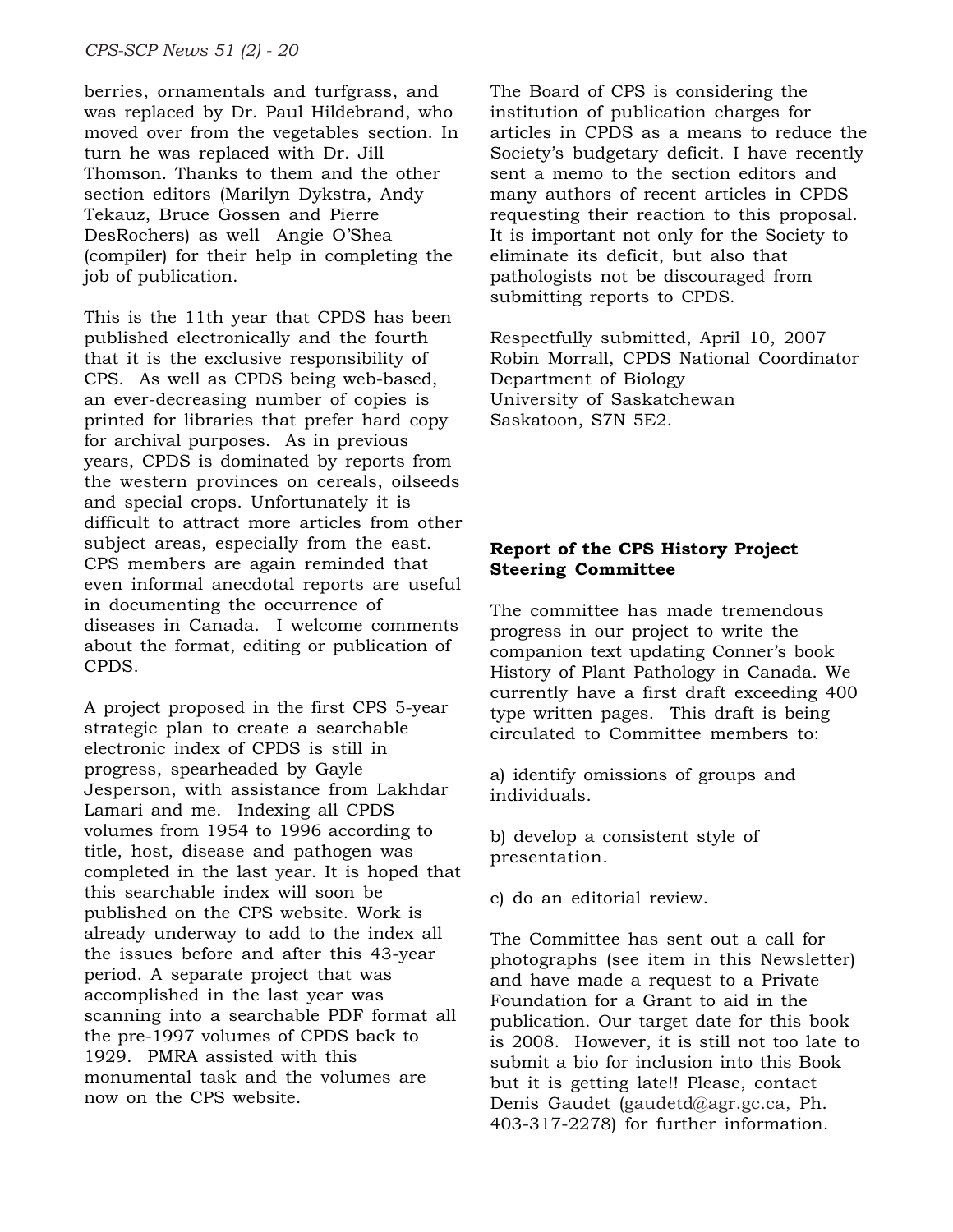Respectfully Submitted,

Denis Gaudet Jack Sutherland Ron Wall Dick Stace-Smith Lu Piening Roy Whitney Verna Higgins Guillemond Ouelette Bud Platt

# **CPS Info Products Report June 2007**

#### **Diseases of Field Crops in Canada**

From January to December 31, 2006, there were 615 DFCC books sold. The was up slightly from the previous year when 570 sold. We currently have 1,111 book remaining in the UEP inventory (as of May 11, 2007). Based on the rate of sales, we have enough supply for 2 years maximum.

# **Maladies des grandes cultures au Canada (MGCC)**

MGCC was published in December 2004 and launched in January 2005 at the Salon de l'Agriculture in Saint Hyacinthe, QC. Sales were brisk in 2005 and, coupled with the pre-publication sales to sponsors, by December 2005 about 1,100 of the 3,000 printed were sold. In 2006 sales were sluggish; a total of 59 copies were sold, including those sold during the CPS annual meeting in Québec City. It is probable that some of the book sponsors who purchased multiple copies in advance are still distributing them to their clientele.

### **Diseases and Pests of Vegetable Crops in Canada**

There are 372 copies of the English edition of DPVCC in the ESC inventory and 40 French CD's.

The proposed revision to *Diseases and Pests of Vegetable Crops in Canada* is progressing

well. The editorial board (M.R. McDonald, R. Howard and B.D. Gossen) has proposed breaking the book into a series of smaller volumes that are directed to producers, while still being useful for students and academics. The editors have proposed crop groupings for each volume, and have developed draft lists of topics and potential editors for several volumes. The Entomological Society of Canada has agreed to permit use of the text and materials from DPVCC in the new series. A business plan for the series has been developed and will be reviewed by the CPS executive board at its next meeting, together with proposals for format and marketing of these books.

Respectfully submitted by, Karen Bailey, Robin Morrall, Bruce Gossen

#### **Report of the ad-hoc Historical Resources Committee**

The Historical Resources Committee receives material from CPS members that is of historical importance to the Canadian Phytopathological Society, and thus, of importance to Canadian society as a whole. All materials received by the Committee are deposited with Archives Canada in Ottawa who have assumed the responsibility for the long term archival of Society documents. We have a vibrant Society composed of members that have made, and continue to make valuable contributions to science and Canadian agriculture. In addition, members, through their benevolent donations of time and resources, make substantial contributions to the betterment of humanity, at the local, national, and international levels. Following numerous discussions with personnel at Archives Canada, it is clear that any information, (documents, photocopies, designation of awards, etc.) associated with CPS members is of archival value.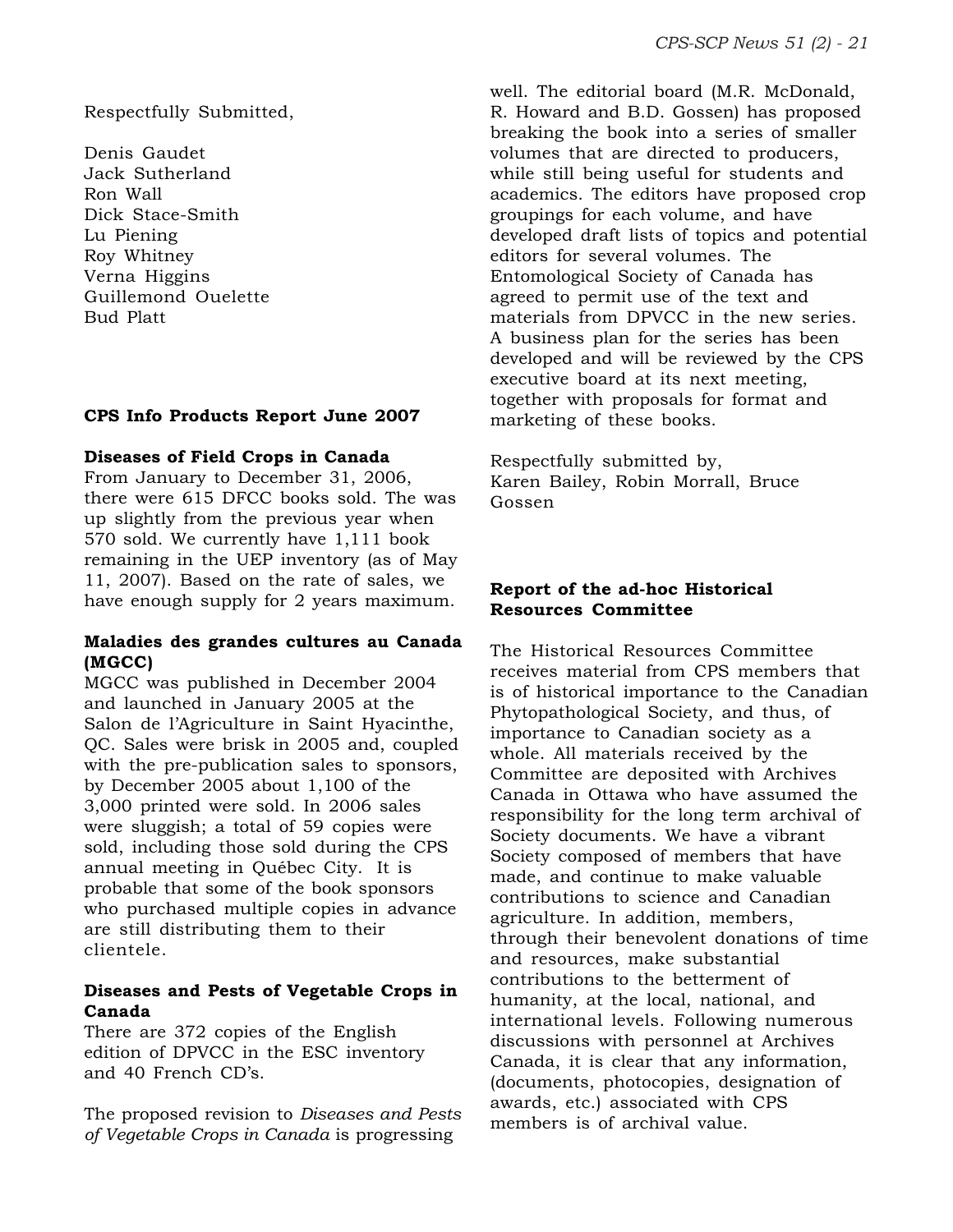We can archive materials with Archives Canada once every 5 years. However, I am willing to receive materials at any time and store them until an agreement with Archives Canada to deliver materials is made. They will receive our Journal, Newsletters, Proceedings etc., and any documents generated by Board members. It is imperative that past-presidents (and possibly past-secretaries) forward their notes/correspondence/society dealings as soon as they no longer need them (consider 3-5 years after serving on the Board). However, CPS members must also keep in mind that many other documents could be invaluable. For example, a prepared speech presented at a colleague's retirement party highlighting his/her contributions would be valuable. Newspaper clippings (government/ university reports news etc.) highlighting a special award/recognition received for public/private service would also be important.

Please continue sending materials to:

Denis A. Gaudet Plant Pathologist/Phytopathologist Agriculture and Agri-Foods Canada/ Agriculture et Agroalimentaire Canada Lethbridge Research Centre/ Centre de recherches de Lethbridge 5403 1st Ave. South/1, Avenue South, bureau 5403 Lethbridge, Alberta/ Lethbridge/ (Alberta) Canada, T1J 4B1

Telephone/Téléphone: 403-317-2278 Facsimile/Télécopieur: 403-382-3156 gaudetd@agr.gc.ca

Respectfully submitted

D. A. Gaudet

#### **Canadian Phytopathological Society Membership Committee Annual Report - 2007**

**2007 Membership Total** (as of May 8, 2007)**: 405**

> Regular members: 289 Emeritus members: 58 Student members: 50 Sustaining Associates: 8

The number of members renewed by May 8, 2007 is approximately 10% higher than the number renewed last year at the same date. It is expected that late membership renewals and additional new members will bring the total up to 450 by the year end since there are many 2006 members who have not renewed their 2007 membership yet.

Membership numbers have been fairly constant over the last several years with a slight increase in 2007. Total membership has varied between 395 and 432 members in the period between 2000 and 2006.

# **CPS Membership Totals 2000 - 2007:**

| 2007*<br>405           | 432       | 2006 2005<br>- 395 | 2004<br>401 |
|------------------------|-----------|--------------------|-------------|
| 2003                   | 2002 2001 |                    | 2000        |
| 409                    | 418       | 405                | 406         |
| *preliminary estimate. |           |                    |             |

2007 Membership by Geographic Region: Canada: 339; US: 45; International: 21

# **Number of Canadian Members by Province:**

ON – 87; BC –57; MB – 53, AB – 43; SK – 44; QC – 31; PE – 8; NB – 9; NS – 5; NF - 2

# **CJPP – Members Journal Selections:**

Popularity of the on-line edition of the CJPP continues to increase. In 2007, 43% of members paid for access to the electronic edition of the Journal in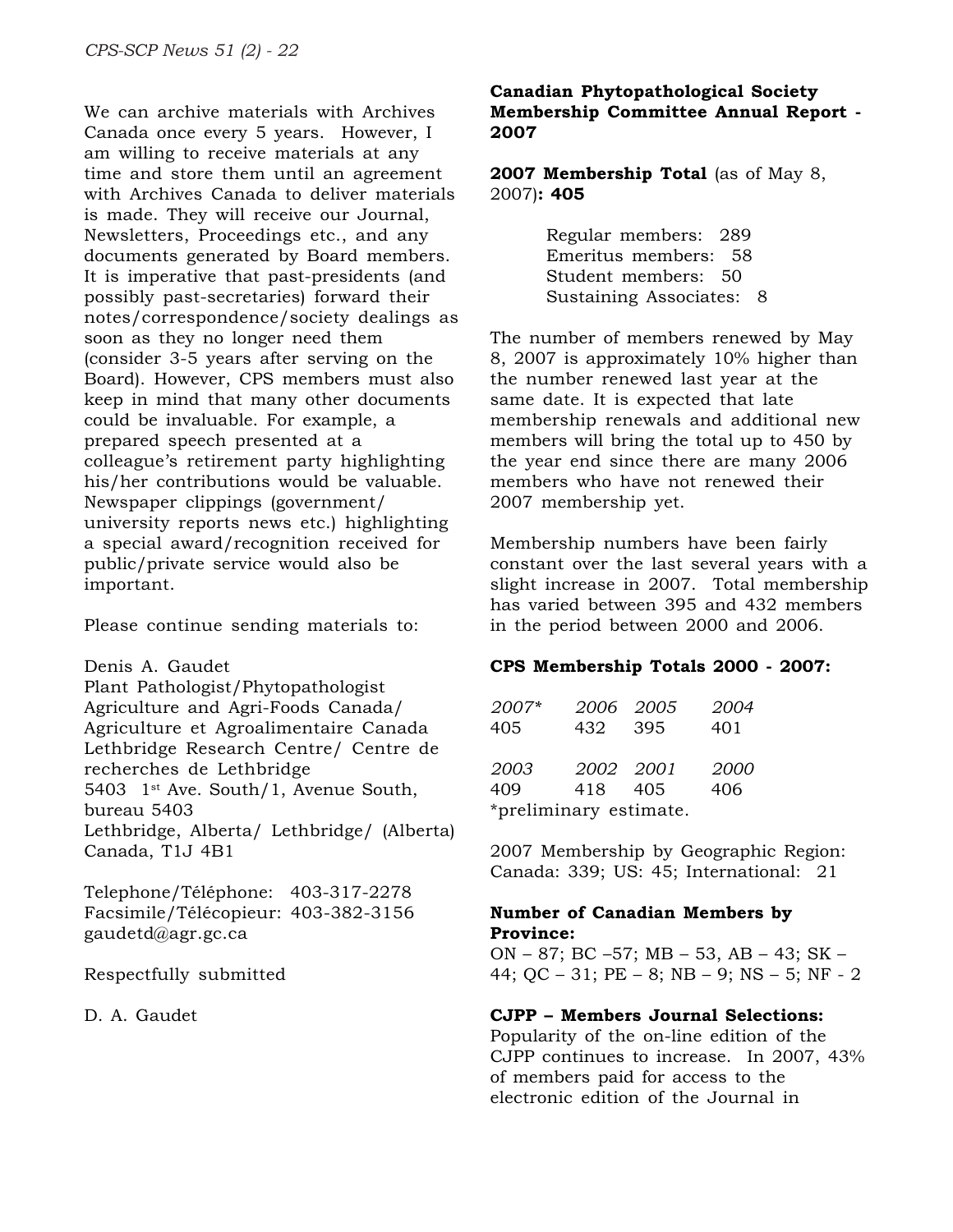comparison to 36% in 2006, 31% in 2005, 28% in 2004 and 22% in 2003.

#### **New Members**

CPS has 53 new members as of May 8, 2007. On behalf of CPS, I would like to extend a warm welcome to the following new regular and student members:

#### **New Regular Members:**

Abdullahi, Ismail Armstrong, Cheryl Castell-Miller, Claudia Castle, A.J. Clark, Alana Driessen, Susanna Ferguson, Tim Fox, Stephen Gore, Sherry Grieger, Ardelle Halley, Scott Johnson, Dennis Jordan, Katerina Khan, Jahangir Knihnisk, Candace Liu, Guosheng Masri, Saad McCartney, Curt Metzler, Joseph Neate, Stephen Rekhi, Abdul Rauf Stanescu, Dumitru Tesfaendrias, Michael Tecle Thomson, Lawrence Tian, Xiuling Lynn Turnbull, George Voth, Douglas Wei, Yangdou

# **New Student members:**

Aboukhaddour, Reem Alkher, Hassna Anderson, Steen Balint, Stela Bergen, Kate Byamukama, Emmanuel Cohen-Skali, Aurelie Cortes, Alejandra El-Oridi, Mohamed

El-Bebany, Ahmed Farid, Kadi Gillis, Evan Grant, Lynn Hart, John Patrick Henriquez, Maria Antonia Kennedy, Regan Liang, Yue Menat, Jennifer Miyamoto, Mitsuko Qandah, Issa Rezaey, Maryam Vail, Sally Wally, Owen Wolken, Jane Yang, Yalong

The following **Sustaining Associates** have generously supported the CPS for 2007:

- · Agricultural Certification Services Inc.
- Busch Agricultural Resources Inc.
- Dow Agrosciences Canada Inc. · Dupont Canada Agricultural Products
- Philom Bios Inc.
- Phyto Diagnostics Co. Ltd.
- Pioneer Hi-Bred Production Limited
- · Syngenta Crop Protection Canada Inc.

I would also like to thank our many members who generously support CPS with donations to the various awards funds. The following individuals have supported CPS awards in 2007:

Tom G. ATKINSON, Karen K. BEDFORD, Robin K.CAMERON, Randall M. CLEAR, Marvin J. ERB, Ralph H. ESTEY, Julie GOLD-STEINBERG, Bruce D. GOSSEN, Steve M.HABER, Richard I. HAMILTON, John Patrick HART, Verna J. HIGGINS, Ronald J. HOWARD, Lawrence M. KAWCHUK, Randy H. KUTCHER, George LAZAROVITS, C. André LÉVESQUE, John W. MARTENS, Colin D. MCKEEN, James G. MENZIES, Robin A. A. MORRALL, Knud MORTENSEN, John NORTHOVER, H.W.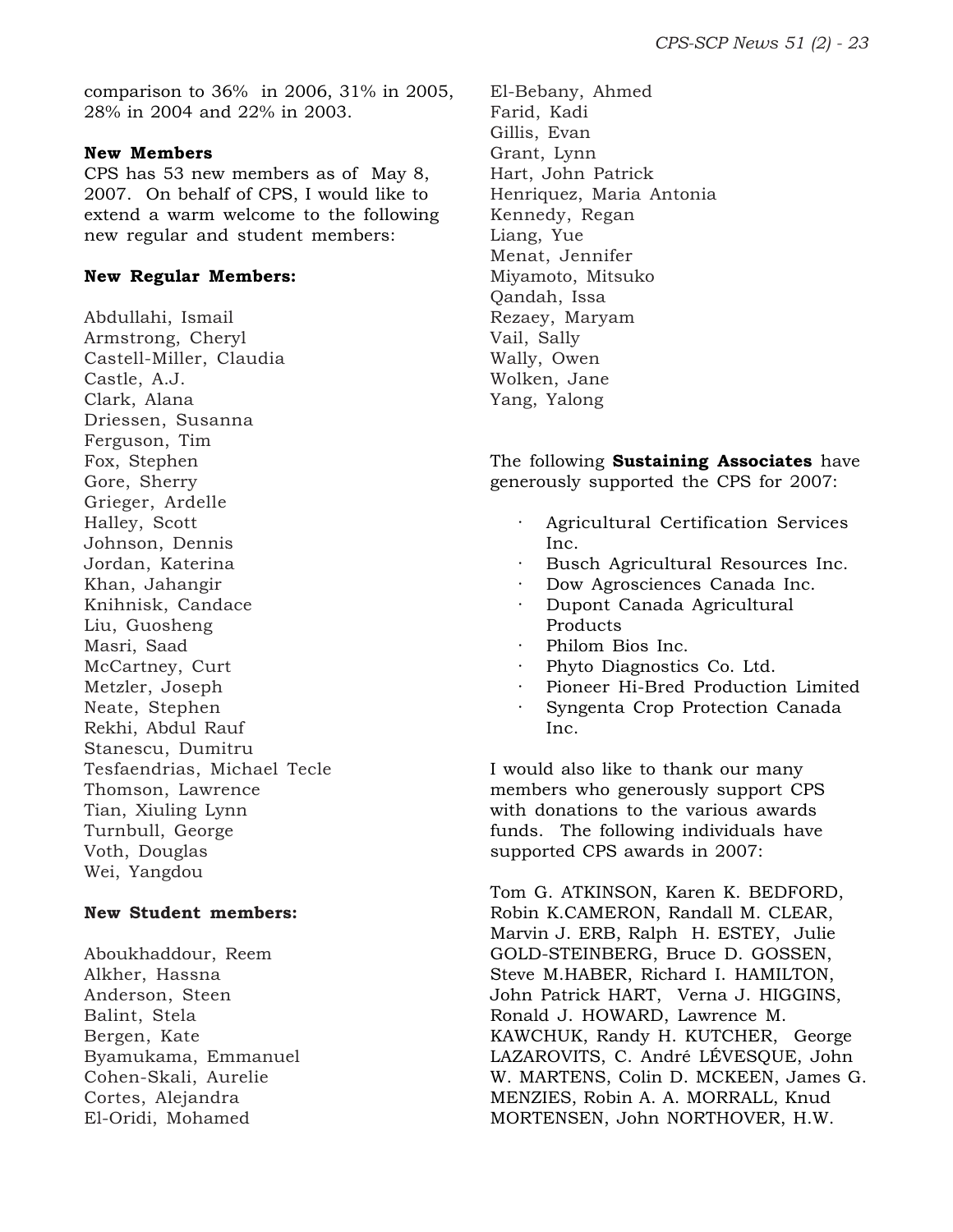*CPS-SCP News 51 (2) - 24*

(Bud) PLATT, David PUNTER, Denis A. SHAH, Richard STACE-SMITH, Andy TEKAUZ, James A. TRAQUAIR, Edmund W. B. WARD, John M. WEBSTER, Harold WRIGHT

This is my first year as CPS Membership Secretary and Chair of the Membership Committee; I am learning on the job and hope to provide the members with the services available at the Society. Please feel free to contact me at 204-822-7220, or by email at Krashid@agr.gc.ca.

#### **Membership Committee members**:

Khalid Y. Rashid, Chair Dilantha Fernando/ Sarah Hambleton, Treasurer Rick Peters, Reg. Rep, Maritimes Russell Tweddell, Reg. Rep. Quebec. Bernard Vigier, Reg. Rep. Eastern Ontario. Mary Ruth McDonald, Reg. Rep. Western Ontario. Fouad Daayf, Reg. Rep. Manitoba Godfrey Chongo, Reg. Rep. Saskatchewan. Denis Gaudet, Reg. Rep. Alberta. Janice Elmhirst, Reg. Rep. B.C.

*Respectfully submitted by Khalid Y. Rashid CPS Membership Secretary*

#### **CPS-SCP News Editors Report**

Once again publication of the CPS-SCP News is progressing well and we look forward to working with you and would gratefully welcome any submissions, suggestions, comments, and corrections that you may have. Based on a recent newspaper article we would like to suggest the creation of a section devoted to fond memories of work experience in the area of plant pathology. The purpose of the section would be to share anecdotes and humourous reflections based on our experience as researchers and students in the area of plant pathology. An example of this appears in the "Fond Memories" section of the current issue.

Our main limitations in terms of newsletter preparation and distribution are the timely submission of material for each issue and the tardiness of the CPS-SCP News Editor. Members are encouraged to submit material for future issues of CPS-SCP News by the deadline indicated in each issue, while the CPS-SCP News Editor will do his best to prepare and distribute the newsletter in a timely fashion.

Once again we would like the CPS-SCP to consider moving to the distribution of an electronic-only copy of the newsletter, while distributing hard copy versions for those members that request a printed version.

French submissions for the various newsletter sections are also encouraged by the CPS-SCP News Editors.

Respectfully,

Kelly Turkington, Editor, CPS-SCP News Jim Menzies, Associate Editor, CPS-SCP News

# **Announcements**

#### **5th Canadian Workshop on Fusarium Head Blight (5th CWFHB)**

The '5th Canadian Workshop on Fusarium Head Blight' (5<sup>th</sup> CWFHB) is scheduled for Winnipeg, Manitoba, November 27-30, 2007. The scientific program will include a Plenary Session, Research Topic Sessions under the headings of Resistance Breeding, Genomics and Genetics, Physiology of Resistance, Mycotoxins, Epidemiology and Management, and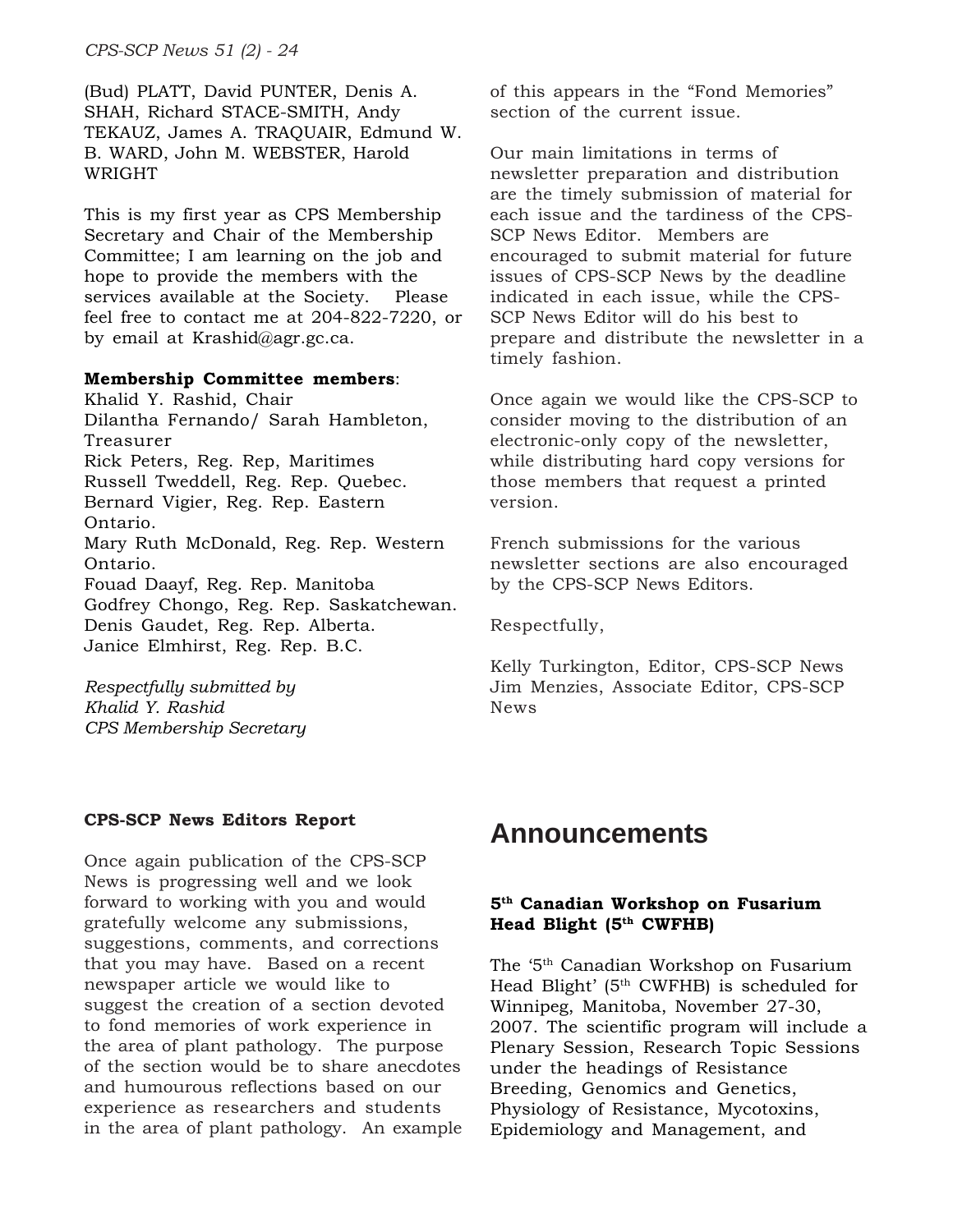Health and End-Use Safety, with invited speakers, as well as poster presentations. To individually receive future announcements please contact registrar Brent McCallum (bmccallum@agr.gc.ca) and include the subjects line "CWFHB more info".

For any additional information please contact Organizing Chair, Andy Tekauz (atekauz@agr.gc.ca).



**5th Canadian Workshop** on Fusarium Head Blight

# **5ème Colloque Canadien** sur la Fusariose

#### **Photos Photos Photos**.

The CPS project "History of Plant Pathology in Canada" is moving forward! We currently have the first draft! The Committee wishes to thank the numerous individuals who have contributed to this project. Although time is running out, there is still time to send a contribution if you have not yet sent one. So do it now.

We still have yet another request to make. However, this is the easy part. We are soliciting photos from all of you who have contributed bios. Photos (or other illustrations) will add greatly to interest and usefulness of the book.

We are requesting up to three clear photos for a possible selection, of the following:

a) Head and shoulders of a prominent pathologist, including yourself.

b) One or more pathologists at work in the field or in the laboratory.

c) A fungus or disease showing characteristics and/or damage.

The best format would be an electronic version sent as a .jpeg or .tif file, typical of those produced by current digital cameras. You can keep these files less than 1 MB in size for ease of sending via email. We will also accept slides, and black and white and colour prints. Ultimately, these will be scanned and converted to an electronic version.

We won't guarantee that photos sent will be employed but all used in the book will be acknowledged as to originator. Secondly, depending on the cost considerations, we may choose colour or greyscale (B&W) versions. Slides and hardcopies of photos sent will be eventually returned to the originator.

Please send your photos to:

Denis A. Gaudet AAFC Research Centre Box 3000 Lethbridge, Ab, Canada gaudetd@agr.gc.ca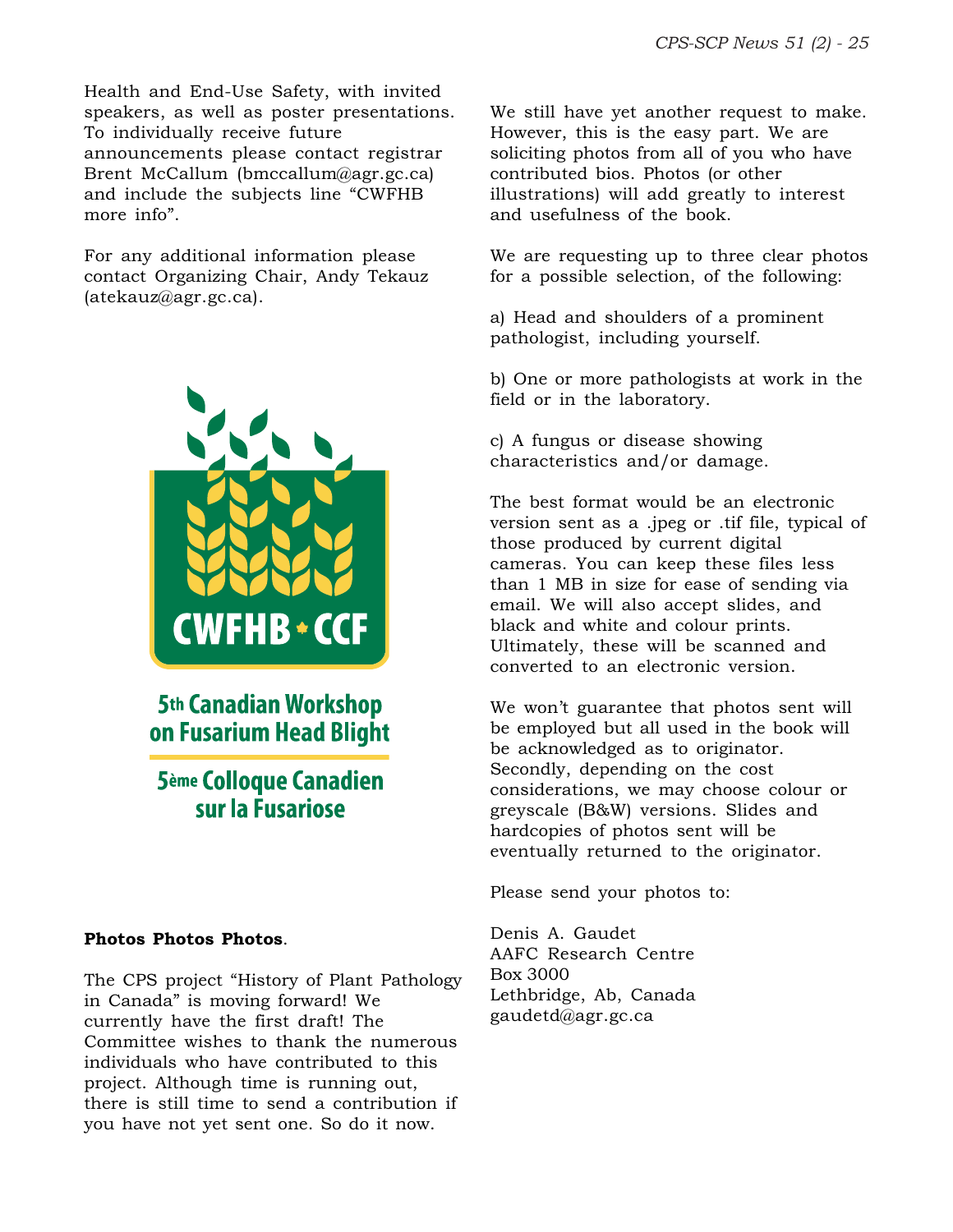# **Plant Canada Conference Webpage**

The Plant Canada Conference webpage (http://www.plantcanada.ca/2007.htm) has been updated. The program schedule and poster titles are now available for downloading. A draft of the program schedule and poster titles has been posted to the website. Debbie Apfeld, the conference manager will send an email to all registered participants asking them to check the site to confirm receipt of the abstract and the format. Errors should be addressed to Richard Gugel (gugelr@agr.gc.ca) and Ginette Seguin-Swartz (seguing@agr.gc.ca).

A draft of the abstracts will be available soon. The Local Organizing Committee will be providing abstracts only in a downloadable PDF format on the website. The Conference organizers will provide a hard copy of the schedule and poster titles in the registration package.

Karen Bailey

#### **Western Committee on Plant Disease**:

The Western Committee on Plant Disease has posted on the internet the updated WCPD guideline chapters (http:// www.westernforum.org/), as well as the image collection information and the meeting notification. Please have a look and let me know if you would like any changes. If you have trouble viewing files or are still getting last year's files, please make sure you have installed Adobe Acrobat Reader version 7.0 or better. Also try hitting the "refresh" button. You may be viewing an outdated version of this page. To prevent this from reoccurring in Internet Explorer, select Tools> Internet Options> General> Settings, and click "Every visit to the page" under "Check for newer versions of stored pages"> click OK. Right click on the desired link, select

"Save target as.., navigate to a storage location, and click save. Open the saved file using Windows Explorer, etc.

If you still having problems accessing this information, please contact:

Ralph Lange, Website Editor at (780) 632- 8226, or by email at: Ralph.Lange@arc.ab.ca

Khalid Rashid, Chairman WCPD at 204- 822-7220 or by email at krashid@agr.gc.ca

Robert Spencer at (403) 742-7901 or by email at: Robert.Spencer@gov.ab.ca.

### **North American Plant Protection Organization's Phytosanitary Alerts for Gladiolus Rust and Sweet Potato Chlorotic Stunt Virus**

The following articles are from the North American Plant Protection Organization's Phytosanitary Alert System website (http://www.pestalert.org/ index.cfm?NAPPOLanguagePref='English') and are meant only for your interest.

Official Pest Reports are provided by National Plant Protection Organizations within the NAPPO region. These Pest Reports are intended to comply with the International Plant Protection Convention's **Standard on Pest Reporting**, endorsed by the Interim Commission on Phytosanitary Measures in March 2002.

**Gladiolus Rust,** *Uromyces transversalis* **(Thum.), detected again in Florida** Date posted: 04/16/2007 Contact: Dr. Anwar Rizvi; (301) 734-4313

On February 20, 2007, an inspector with the Florida Department of Agriculture and Consumer Services submitted gladiolus leaf samples that were suspected of being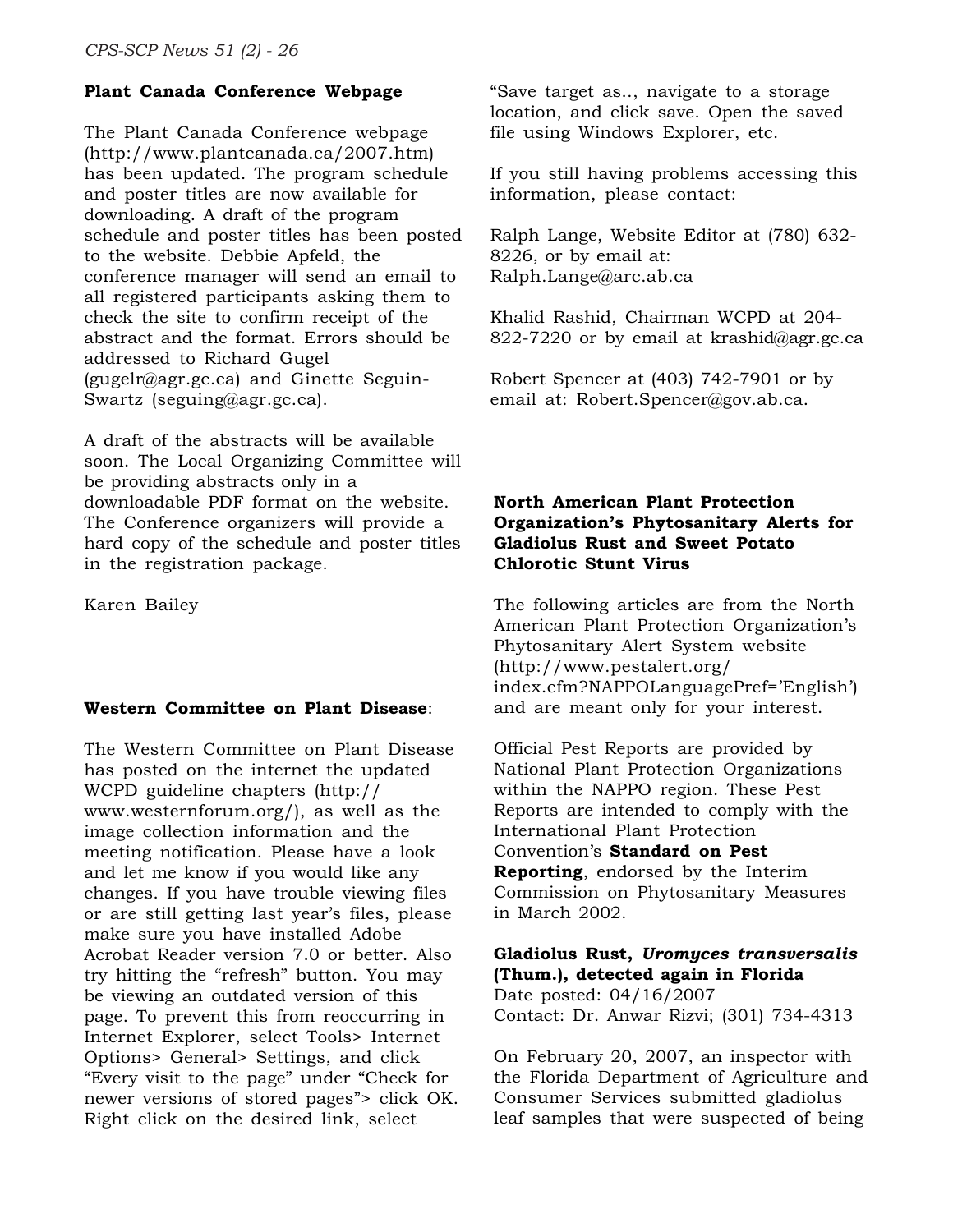infected by gladiolus rust (GR) to the Plant Protection and Quarantine's (PPQ) National Identification Service for confirmative diagnostic testing. These samples were collected from a commercial gladiolus production facility in Manatee County, Florida. On February 23, 2007, NIS confirmed GR infections in the sample. The detection of GR in Manatee County represents the first known occurrence of this disease in 2007. In 2006, GR was detected for the first time in the United States at the same gladiolus production farm. Further survey of the affected production sites revealed more GR-infected plants, mostly in plots where cut flowers were already harvested and plants were kept alive for new corm maturation. As a result, USDA issued an Emergency Action Notification (EAN) on March 2, 2007. More recently, on March 27, 2007, GR was positively identified in a gladiolus sample collected from a nursery in Clewiston, Hendry County, Florida. An EAN is being issued in response to this detection as well. In response to this situation, APHIS convened a group of GR experts to provide technical support for mitigation and eradication of the rust following the National GR Management Plan for Exclusion and Eradication. This technical group initiated weekly conference calls starting on February 22, 2007. Gladiolus rust is of plant quarantine importance in Europe and the United States. This fungus primarily attacks hybrid cultivars of gladiolus grown for flower production and could have significant impact if it became established or was transported into greenhouses or nurseries. Under IPPC standards, gladiolus rust is considered to be a pest that is transient: actionable and under eradication in the United States.

#### **Sweet potato chlorotic stunt virus**

First report of Sweet potato chlorotic stunt virus in North Carolina, United States

#### **IDENTITY**

**Name:** *Sweet potato chlorotic stunt virus*

#### **Taxonomic Position:**

Closteroviridae

#### **Common Names:**

**SPCSV** 

#### **Significance:**

Sweet potato chlorotic stunt virus (SPCSV) was detected for the first time in North Carolina, United States. Sweet potato chlorotic stunt virus when found in association with Sweet potato feathery mottle virus (SPFMV) causes Sweet potato virus disease (SPVD), a serious disease originally described in Africa in the 1970's. Sweet potato chlorotic stunt virus is the whitefly transmitted component of the disease. Sweet potato feathery mottle virus is transmitted by aphids. The only other U.S. report of SPCSV was from a single accession in the USDA Sweet Potato Germplasm Repository. No other detections of SPCSV have been reported in the United States. In both cases of U.S. SPCSV detection, SPFMV was also present.

Two isolates of SPCSV were collected in North Carolina in 2001 and 2003. The isolates were collected from separate fields of cultivar Beauregard sweet potatoes; however, they differed by only six nucleotides and were identical at the amino acid level. Additional molecular work suggests this U.S. population is not a recent introduction.

Symptoms of the infected plants were typical of SPVD, including stunting, leaf narrowing and distortion, vein clearing, and chlorotic mosaic.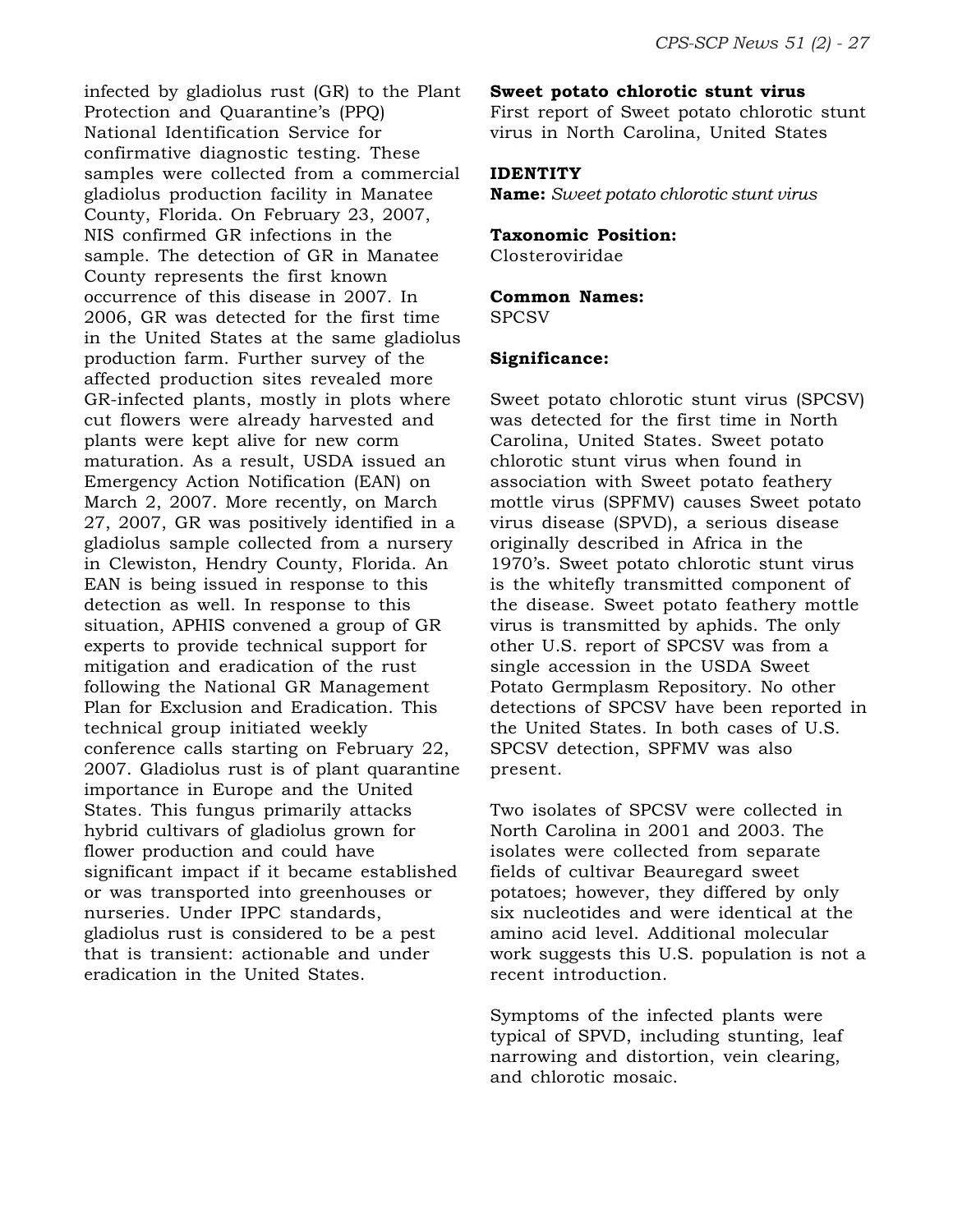# **Issues of Concern:**

When in association with SPFMV, SPCSV can cause serious yield losses in susceptible cultivars. Control measures are limited to using clean planting material and the use of resistant or tolerant cultivars.

#### **Pathways:**

Can be moved by infected planting material and grafting but is not seedborne or likely to be transmitted by contact between plants.

### **Hosts:**

*Ipomoea batatas*

### **Vector(s)/Dispersal:**

*Bemisia tabaci* and *Trialeurodes abutilonea*

### **OTHER INFORMATION:**

#### **References:**

Abad, J. A., E. J. Parks, and S. L. New. 2007. First Report of Sweet potato chlorotic stunt virus, a Component of Sweetpotato Virus Disease, in North Carolina. Plant Disease. 91: 327.

CABI. 2006. Crop Protection Compendium. CAB International. Wallingford, UK.

# **Canadian Plant Disease Survey – A Searchable Index, 1954-2007**

A new computer utility for searching the Canadian Plant Disease Survey (CPDS) will be available for download on the CPS website by the first week of June, 2007 at http://www.cps-scp.ca/cpds.htm. Currently it covers the years 1954 to 2007.

The CPDS Index is a key word index. It lists all pathogens, diseases and disorders reported in each published paper. It is necessary to refer to the original article published in the CPDS to verify the correct host, pathogen and location for each citation of interest. The software makes this an easy task. Once you have performed a search, the software will retrieve an article for you in PDF format from the CPS website with the click of a button.

Key words recorded in the CPDS Index include all pathogen names reported in the CPDS, as well as common disease names, hosts, province or location, authors, article titles, and the volume and page numbers. The disease name field also includes physiological or non-pathogenic disorders.

### **How the Index was compiled**

Creation of an index to the CPDS was a goal of the CPS strategic plan presented at the 2000 meeting in Victoria. During discussions on how to approach this index, it came to our attention that there was an existing 40-year index created by Agriculture and Agri-Food Canada, published in 1995 in WordPerfect format on diskette:

> *A Forty Year Index to Canadian Plant Disease Survey, 1954 to 1994 Compiled By: Research Information Management Service, Information and Planning Services, Research Branch, Agriculture and Agri-Food Canada*

The index was missing some volumes and did not include all pathogens and crops reported in the CPDS. It was transferred into plain text format for proofing and completion by Gayle Jesperson, BC Ministry of Agriculture and Lands, and Robin Morrall, University of Saskatchewan. An extra field was added to separate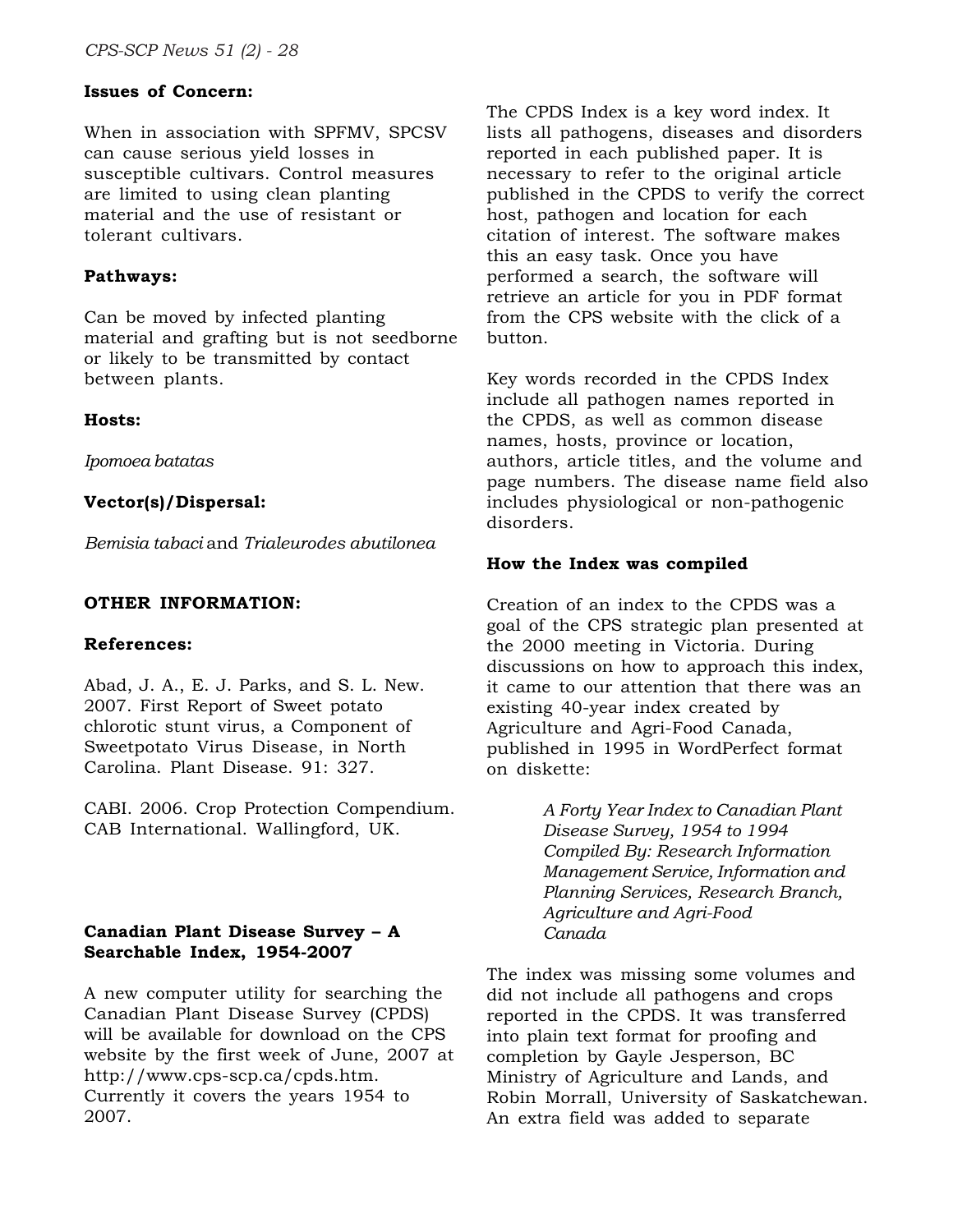scientific and common disease names. Volumes for 1995 to 2007 were also indexed, and this process is ongoing.

The software utility was designed and programmed by Dr. Lakhdar Lamari, University of Manitoba, Winnipeg. The software adds greater functionality and ease of use to access and search the index.

A separate but related project underway at the same time involved scanning all of the older issues (1996 and earlier) of the CPDS. This was undertaken by PMRA under the direction of Christopher Dufault. Issues from 1927 to 2007 are now available on the CPS website at http:// www.cps-scp.ca/cpds.htm.

The combination of the searchable index and the scanned journals create a new and powerful tool for extracting historical information on disease occurrence in Canada.

#### *Gayle Jesperson*

### **Canadian Plant Hormone Profiling Centre Initiative**

A message from Peta Bonham-Smith, Andrew Ross, and Sue Abrams at the University of Saskatchewan and National Research Council, Saskatoon.

We are proposing to establish the Canadian Plant Hormone Profiling Centre as a national resource for plant hormone biology, to be located in Saskatoon. The Centre will offer hormone profile analyses, training and workshops in plant hormone research. Currently the NRC plant hormone profiling team can analyze more than twenty compounds from the cytokinin, auxin, GA and ABA pathways in a single sample, with JA and SA analysis carried out separately. The technology is

based on HPLC-MS/MS using isotopically labeled internal standards for quantitation (Chiwocha *et al*. 2005 Plant J. 42: 35-48).

We are applying to NSERC for a Major Resources Support (MRS) grant and to Genome Canada for funding to develop and provide subsidized services in targeted plant hormone profiling technology. NSERC funding will make hormone profiling available at a nonrestrictive cost to ALL Canadian and international plant researchers. We have already received tremendous support for this initiative from the Canadian and International plant biology research community.

Please contact Peta Bonham-Smith bonhamp@usask.ca or Sue Abrams sue.abrams@nrc-cnrc.gc.ca to support our proposals to NSERC and GC and to find out more about services offered currently.

# **Meeting Report**

# **International Potato Scab Conference at Guelph, Ontario, Canada, March 5-6, 2007**

 The International Potato Scab Conference was held at Guelph, Ontario on March 5-6, 2007. The conference was attended by 155 people and the attendees included a blend of researchers, extension personnel and a large number of potato farmers. Farmers comprised approximately 70% of the attendees and they included individuals from Ontario, Quebec and some from PEI, N.B. MB, Michigan, Wisconsin and Pennsylvania. The conference provided an excellent opportunity to share experiences with scab management from a world-wide perspective.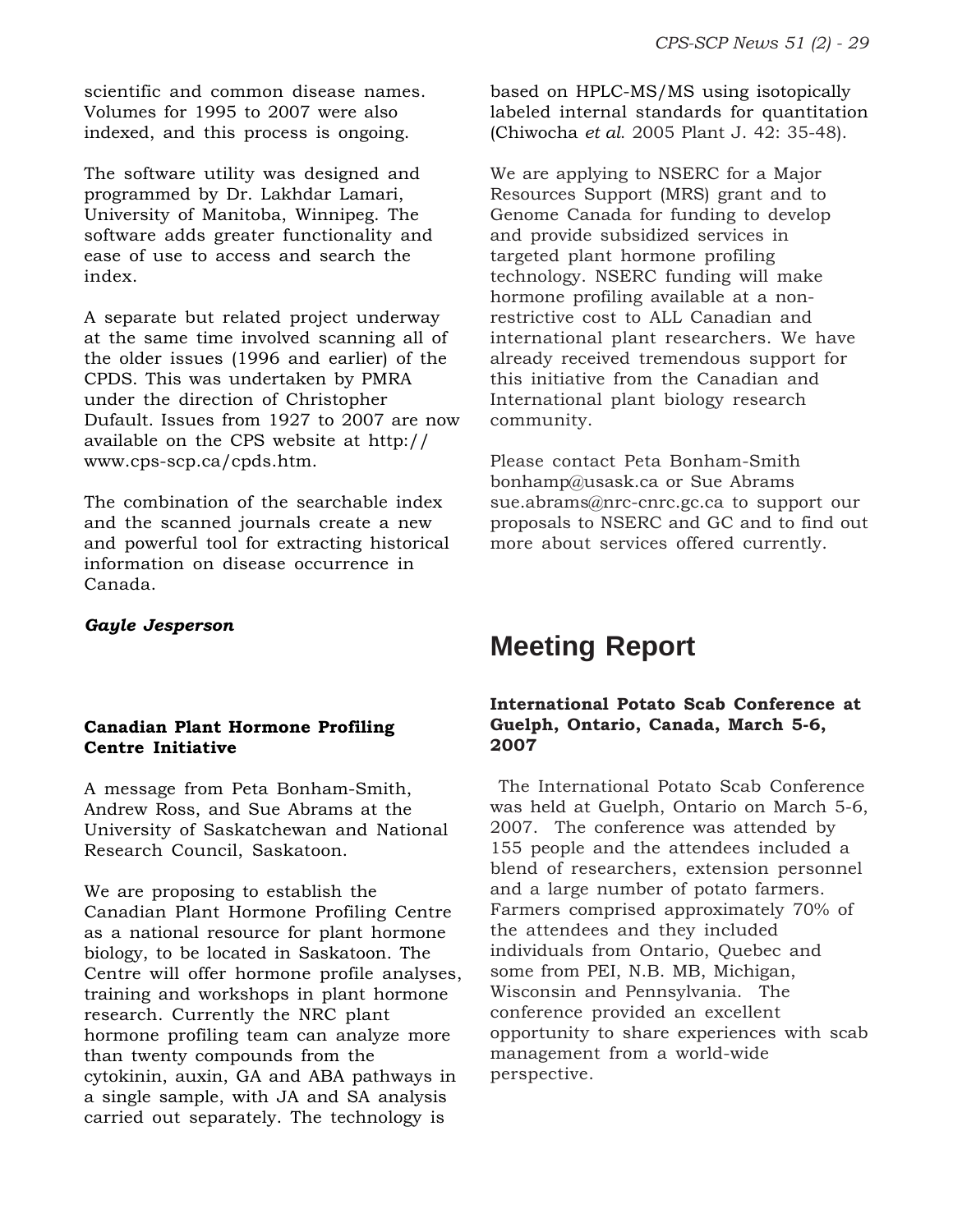The conference was sponsored by the Ontario Potato Board and organized by Dr. Eugenia Banks (Potato Specialist, Ontario Ministry of Agriculture, Food and Rural Affairs, OMAFRA). Funding had been obtained from provincial (Horticultural Crops Ontario) and federal government (AAC) agencies. A number of private companies helped to sponsor meals and hospitality events at the conference. The Chairman of the Ontario Potato Board (David

tested, the ratings were: 11 very tolerant, 29 good tolerance, 14 some tolerance, 41 susceptible, 44 very susceptible and 48 extremely susceptible. Some major use table and processing varieties were in the latter two categories.

The attendees were provided with abstracts from the speakers as well as the biographies of the speakers. The Conference included speakers from

MacKenzie) opened the conference and indicated that potato growers in Ontario are experiencing more difficulties with scab and workable solutions for scab control from research personnel would be welcomed.



**Tuber sample display, International Potato Scab Conference, Guelph, Ontario, March 5-6, 2007**

#### An extensive

assessment of over 100 potato varieties/ seedlings had been evaluated each year (2005-6) in a naturally infested scab research plot to assess susceptibility/ resistance to common scab under conditions at the test site in Alliston, Ontario, Canada. Tuber samples were put on display at the conference (See photo of table full of tuber samples). Under the conditions tested, some varieties have displayed excellent field resistance to scab and other consistently displayed susceptibility to scab with evidence of surface and pitted symptoms. A summary of the varietal susceptibility to scab evaluations, from the Ontario trials was compiled by Dr. Eugenia Banks and was included in the registration package for all attendees. Of the 187 varieties/seedlings

A consistent message from all speakers and growers is that common scab on potatoes continues to increase. The increase in scab symptoms on potato tubers is having an economic impact on growers, packers and processors. Compared to its status 10-15 years ago, the disease has moved from a relatively lower importance in potatoes to a major disease issue. While surface scab may render the potatoes non-marketable for seed and table (ware) markets, they may still be used for processing into French fries and chips (crisps). Pitted scab is increasing and makes potatoes unsuitable for use in processing as removal of the potato skin still leaves deep pits in the flesh that reduces the quality of chips and

around the world with some speakers traveling from as far away as South Africa and Australia. In addition to the 14 presentations, 13 posters were presented to include highlights of research from programs in Canada, USA, Australia and Israel.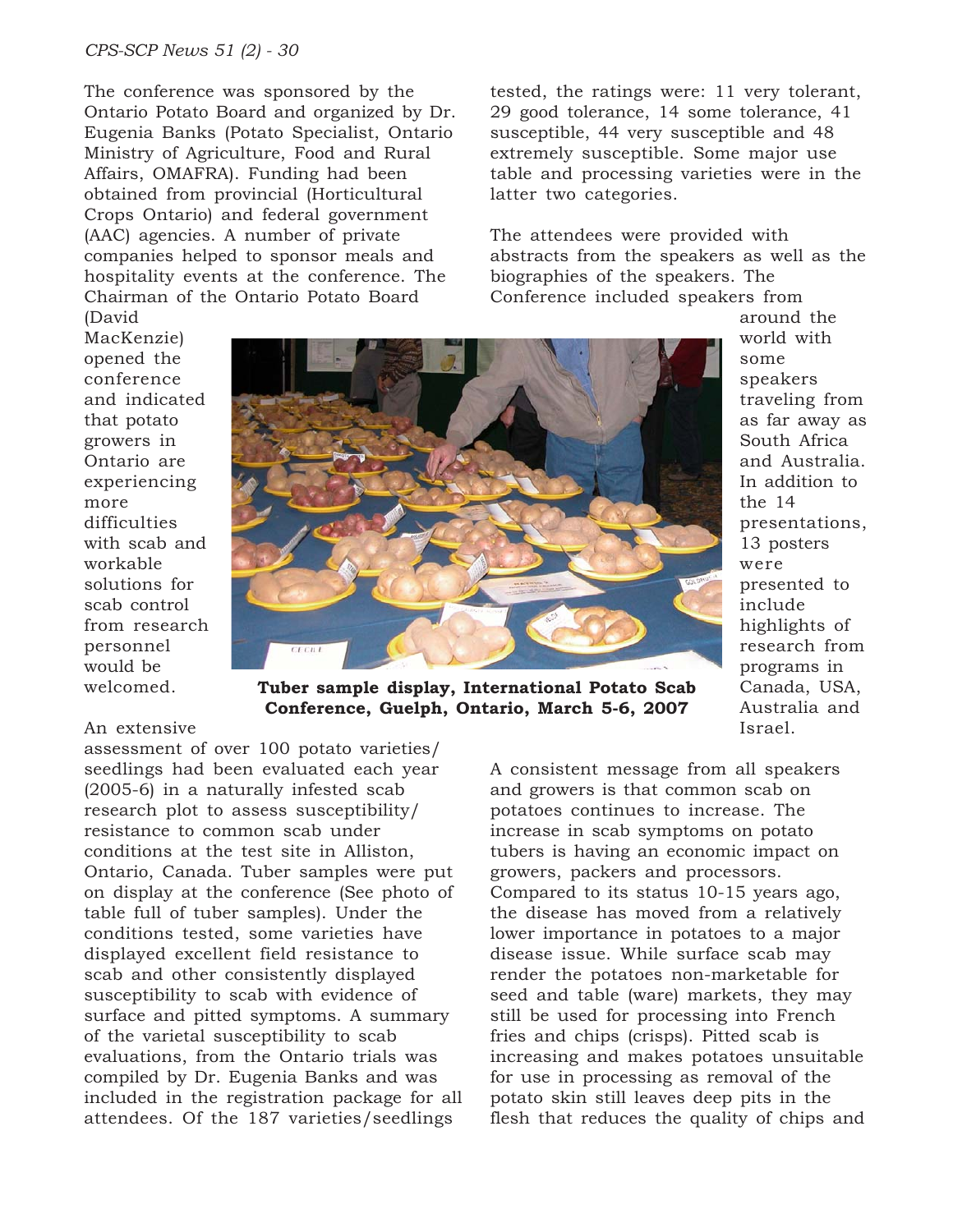fries. A major challenge now exists to develop effective control and management practices. Several pathologists explained the scab bacteria (*Streptomyces scabies*) produces a phytotoxin called Thaxtomin A (identified by Dr. Rus King, AAFC, New Brunswick, Canada) that interferes in normal cell wall synthesis in developing potato tubers.

From the diversity of presentations made at the conference, attendees to the meeting obtained a clear picture of the current state research on common scab. People were urged to continue dialogue and share experiences. A proposal was made to develop an international newsletter on new developments/ research on common potato scab. Funding is being sought, and Lukie Pieterse (Global Potato News) enthusiastically agreed to coordinate the newsletter. Researchers, working on scab, found the conference to be beneficial in sharing their results and discussing their on-going programs with other scientists.

For more information on the International Scab Conference held at Guelph, Ontario, Canada, from March 5-6, 2007, please contact: Dr. Eugenia Banks, OMAFRA, Guelph (eugenia.banks@ontario.ca) and Dr. Robert Coffin, Crop Specialist, Cavendish Farms PEI (coffin.robert@cavendishfarms.com).

# **Fond Memories**

### **Field work in the Meadow Lake area of Saskatchewan**

Recently my Dad came for a visit to Lacombe and had brought along the May 2nd, 2007 issue of the Saskatoon Star

Phoenix. It was with some sadness that I noted the untimely destruction by fire of the Lumber House Restaurant in Meadow Lake, Saskatchewan. We had spent a lot of time in the Meadow Lake area doing field work on sclerotinia stem rot of canola during the summers of 1986 to 1990, and I have many fond memories of enjoying a hearty pizza at the Lumber House Restaurant and the company of good colleagues. My graduate student supervisor at the time, Professor Robin Morrall had a particular favourite, the Lumberhouse Meat Lovers' Pizza - or how to make sure you would not get a good night's sleep after a long hard day in the field! I am sure that Robin will be quite disappointed as the Lumber House was one of a few restaurants that were bold enough to serve chilled red wine. However, this was not Robin's first experience of Meadow Lake chilled red wine. In 1975 he was up in the Meadow Lake area on a canola disease survey with Dennis McGee (a Scottish Australian, now resident in the USA) and ran into another restaurant in a local Hotel that also served chilled red wine. At the time though, Robin did not partake in the forbidden pleasures of chilled red wine and sent the carafe back and ordered beer. This Hotel restaurant was also noted for the residual fried rice on the plastic table covers visible at breakfast time and for having an off-sale area for beer where the vendor is protected by bullet-proof glass.

The Lumber House will be missed. For us it was ideally located in that we could actually park directly in front of the restaurant. Other establishments in Meadow Lake and Melfort, SK (where we also worked) were either part of a local tavern/ bar or were located close to a government liquour store. Having lunch or supper at these other establishments meant that we had to discreetly park our white Ford pick up truck, emblazoned with a large University of Saskatchewan logo, well away from the liquor store or any nearby tavern/bar so as to limit any potential negative im